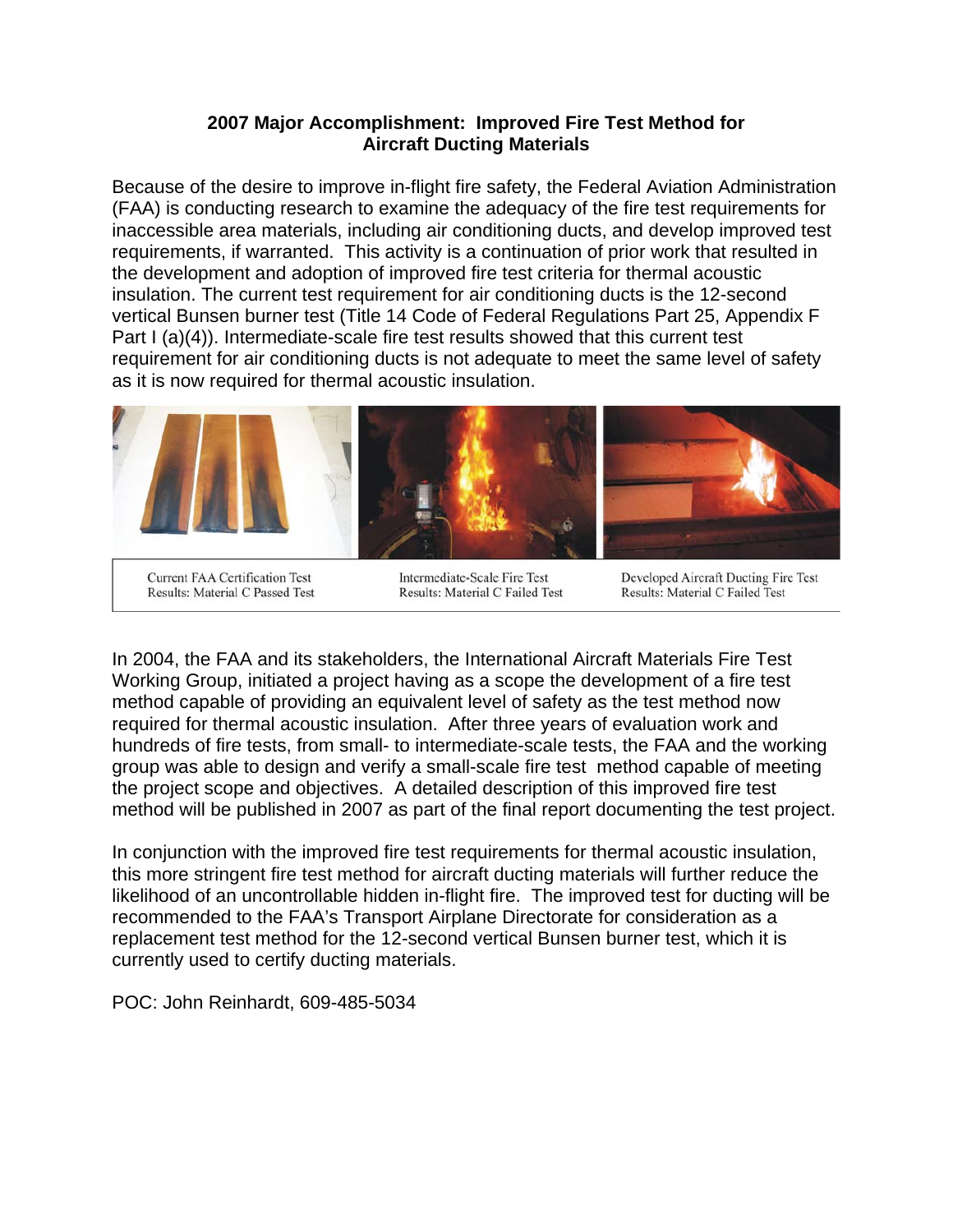#### **HALOGEN-FREE FIRE RESISTANT MATERIALS**

Halogen (chlorine, bromine, fluorine) containing polymers and flame-retardants are used in over 50% of the products that are required to pass some sort of fire safety testing. However, recent European environmental directives and eco-labels specifically target halogenated polymers and flame-retardants in consumer applications and are forcing global manufacturers of furniture, electrical/electronic products, and aircraft cabin materials to seek non-halogen alternatives to fire safety. At present, halogen-containing materials are widely used in transport category aircraft because they are low cost and highly effective at reducing the flammability of cabin materials. In the future, aircraft cabin materials will need to be halogen-free because the current halogen containing versions will no longer be available. These environmental and economic constraints on the chemical composition of aircraft cabin materials that must comply with 14 CFR Part 25 requirements for heat- and smoke-generation are having an immediate and negative impact on the cost, availability and performance of aircraft interiors. Moreover, an entire family of halogen-containing, ultra fire resistant materials was recently developed by the FAA to satisfy the requirements for a fireproof cabin, and these are no longer considered economically viable.

To address the need for halogen-free materials for a fireproof aircraft cabin fire, the feasibility of making ultra fire resistant materials with conventional (hydrocarbon) chemistry was explored. Clear plastics that comply with 14 CFR Part 25 heat and smoke requirements so that they could be used for large window covers and transparent partitions in newly designed aircraft cabins were of particular interest. New halogen-free dihydroxydeoxybenzoin (DHDB) polymers were synthesized, and pre-commercial plastics based on polyphenylsulfone (PPSU) and polyester carbonate (PEC) were evaluated for heat and smoke release rate according to 14 CFR Part 25. A parametric decomposition of the heat release rate by the component mechanisms of fire resistance including gas-phase flame inhibition and condensed-phase fuel replacement, heat resistance, and intumescence was developed to provide insight into the fire performance of the new non-halogen polymers and plastics.

The table lists the intrinsic flammability (heat release capacity/HRC) measured by microscale combustion calorimetry (MCC) and the 14 CFR Part 25 HRR for 1.5 mm thick samples of the clear/transparent grades of PPSU and PEC as well as the projected HRR of the amorphous, clear film-forming DHDB polymers. The PPSU plastic is fire resistant by virtue of its heat resistance, whereas the PEC and DHDB polymers utilize multiple mechanisms of condensed phase action by molecular design, which was particularly effective as they act in a multiplicative, rather than additive, fashion. As indicated by the projected peak HRR values in parentheses, the DHDB polymers have the potential for ultra fire resistance when low fuel value linking groups are identified in the future, being significantly lower than the current FAA peak HRR criteria of 65 kW/m2.

POC: Rich Lyon, 609 485 6076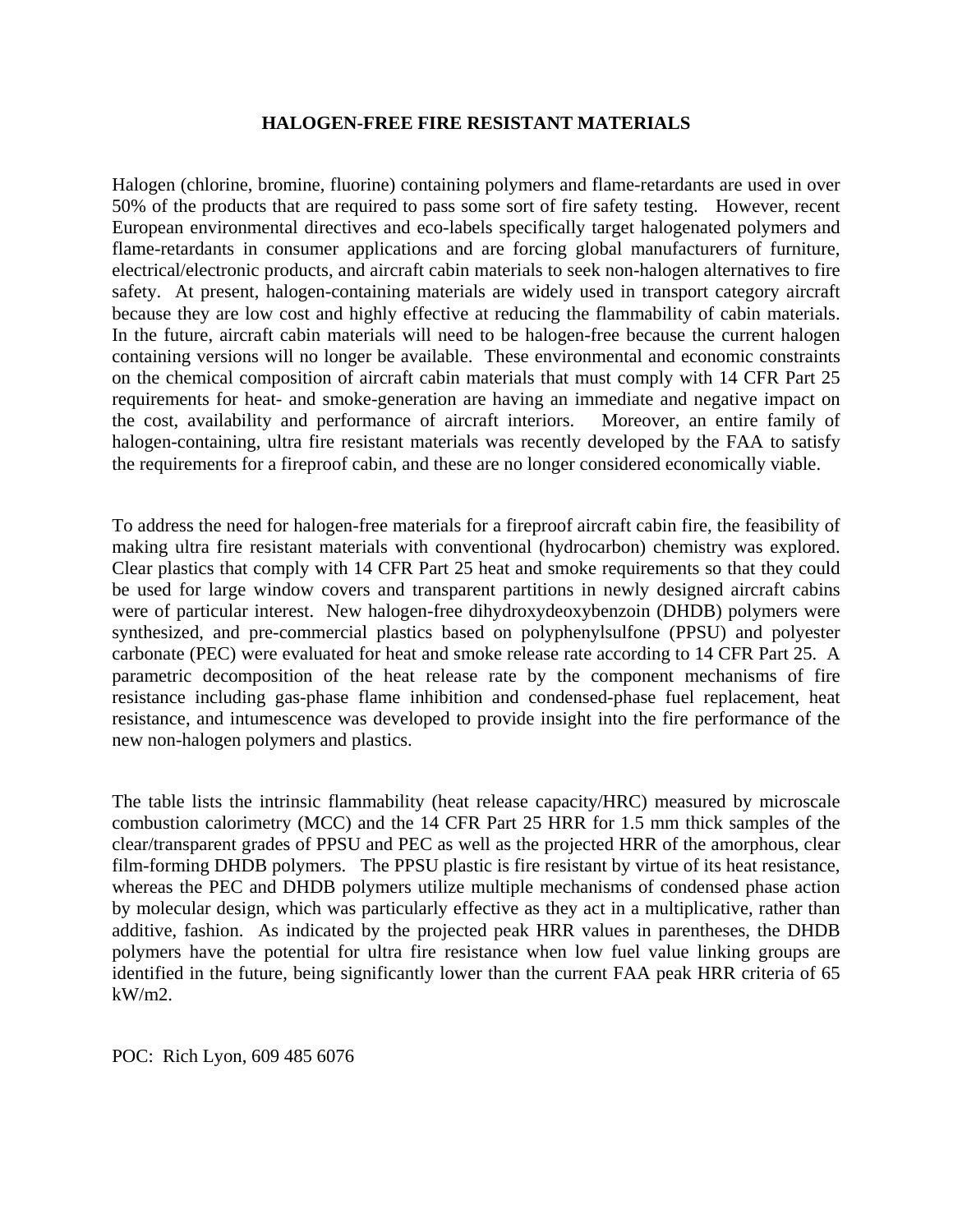|                                   | <b>MCC</b> | 14 CFR Part 25       |                         |           |
|-----------------------------------|------------|----------------------|-------------------------|-----------|
|                                   | HRC,       | Peak                 | $2$ -min HR             | Smoke     |
| <b>POLYMER</b>                    | $(J/g-K)$  | <b>HRR</b>           | (kWmin/m <sup>2</sup> ) | Density   |
|                                   |            | (kW/m <sup>2</sup> ) |                         | ${}^4D_s$ |
| Polyphenylsulfone                 | 228        | $54 + 11$            | $6\pm8$                 | $2\pm1$   |
| Polyestercarbonate                | 168        | $38 \pm 1$           | $27 + 2$                | 6         |
| <b>DHDB</b> Polyphosphonate       | 80         | 26)                  | N/A                     | N/A       |
| <b>DHDB</b> Polyarylate           | 65         | (23)                 | N/A                     | N/A       |
| DHDB Poly(arylate-co-phosphonate) | 35         |                      | N/A                     | N/A       |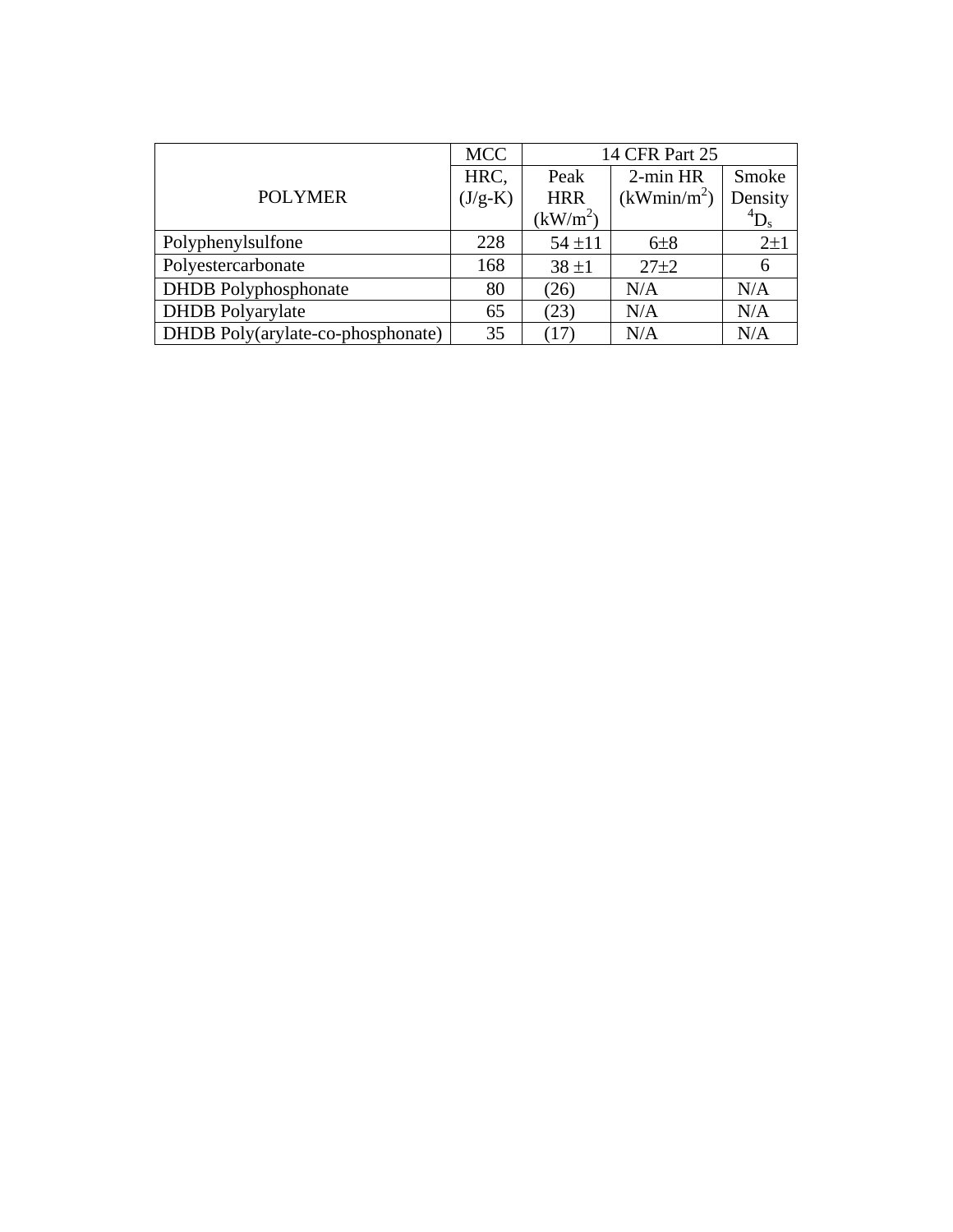#### Structural Composite Flammability Characteristics

New large transport aircraft, such as the B787 which will enter service in 2008, will have composite fuselage and wing structure in order to achieve weight and maintenance savings and improve operational economics. However, the replacement of traditional aluminum alloy with organic materials (epoxy/graphite composite) raises a number of concerns related to in-flight fire prevention and postcrash fire survivability which are not addressed by the current FAA regulations. New fire test standards and regulations will have to be developed to ensure that there is an equivalent level of fire safety with composite fuselage and wing structure compared to what has been achieved in the past with aluminum alloy structure.

The flammability characteristics of a carbon fiber/epoxy composite material for use in aircraft structures was examined. The objective was to establish a complete set of properties pertaining to the heating and burning characteristics of these materials in fires to be used for



modeling and explaining the fire behavior. Thermodynamic properties were measured using the differential scanning calorimeter. Thermal decomposition properties and degradation kinetics were measured using a thermogravimetric analyzer. Flammability properties were measured using a microscale combustion calorimeter. The cone calorimeter was used to measure the flammability, ignition, and burning at different heat fluxes. FAA required flammability test results per 14 CFR Part 25 were also reported for the Ohio State University (OSU) calorimeter and the smoke density chamber. Flame spread measurements were made with a custom flame spread apparatus that promotes spread by radiative preheating. Physical attributes of the composite that related to its geometry were also observed during heating and burning. Data from these tests provided insight on how/if the composite ignites and burns in different fire scenarios.

The measured test data and derived values constitute the properties related to thermal heating, degradation, burning and the physical morphology of the material undergoing thermal degradation. These measured properties of the composite material can be used in modeling and explaining attributes of fire performance of this material. The results will also support the development of fire test standards and regulations to maintain the same level of fire safety in transport airplanes constructed of composite fuselage and wings as compared to what has been achieved in the past with metallic structure.

POC: Rich Walters, 609 485 4328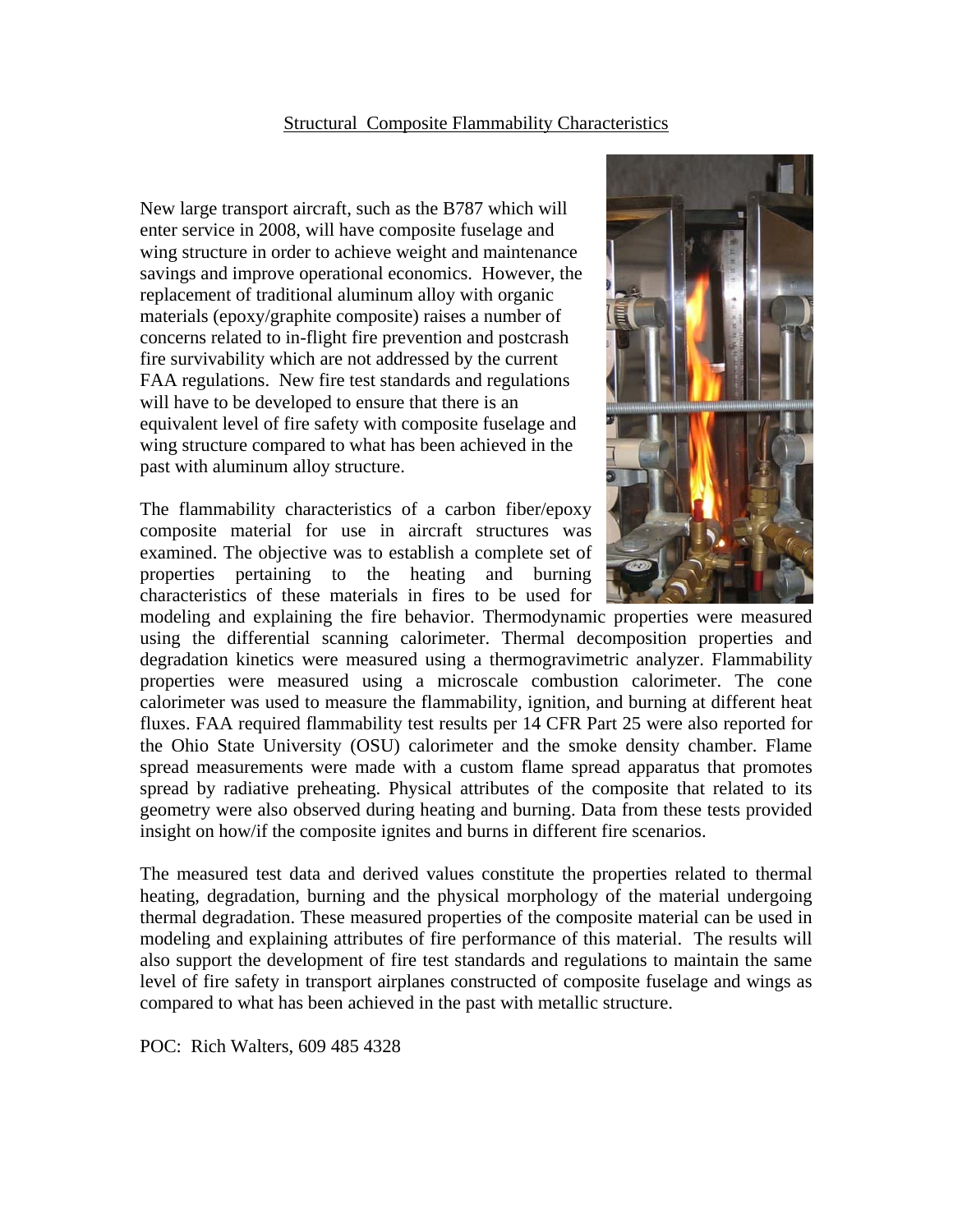#### New Fire Test Criteria For Lightweight Seat Cushions

With the introduction of newer materials and concepts, aircraft seat manufacturers are now capable of achieving the same level of comfort as traditional seats, but with considerable weight savings. Because of the substantial difference in weight between the new materials and traditional materials, the applicability of the FAA seat cushion flammability test criteria, which is based on a percentage weight loss, has been questioned. Although the new seating materials are often as fire resistant as traditional ones, the seat manufacturers claim the lighter materials are unfairly judged by a percentage weight loss criteria, which was originally based on heavier, polyurethane foam in conjunction with fire-blocking materials. For example, at 10% weight loss criteria, a traditional 5-pound seat can lose up to 0.5 pounds, while a new generation seat weighing only 3 pounds will exceed the weight-loss criteria losing the same 0.5 pounds (16.67% weight loss).

In order to examine this assertion, the FAA agreed to conduct full-scale tests to determine if there were any differences in fire spread and fire hazard between traditional and very lightweight seat materials under realistic postcrash fire conditions. Initial tests using seats comprised of polyurethane foam encapsulated in a fire-blocking barrier were run to establish baseline results, followed by several tests using various lightweight seat materials. Results indicated that several of the lightweight materials that failed the current weight loss criteria specified in Title 14 Code of Federal Regulations 25.853(c) Part II of Appendix F did not create a hazardous cabin environment when tested under realistic full-scale conditions. This finding corroborated the manufacturers' claim that the 10% maximum weight loss criteria, although an effective means of evaluating seat performance in the past, may not be completely nondiscriminatory for contemporary lightweight materials.

In order to more fairly evaluate a seat's performance without compromising safety, a corrected allowable weight loss (CAWL) criteria was devised, based on the cushion-tocover weight ratio. As the cushion-to-cover ratio increases, the CAWL decreases. Moreover, the total seat test specimen weight cannot exceed 3 pounds. This would eliminate any slippage in the allowable weight loss for a traditional type of seat that somehow met the ratio (i.e., use of an extremely heavy dress cover), but performed poorly. In addition, a conservative corrected allowable burn length was also added to further limit the latitude given to the lightweight seats (Table 1). The test findings and corrected criteria were approved by the Transport Airplane Directorate, and a policy statement was issued to notify industry of the new acceptance criteria.

POC: Tim Marker 485-6469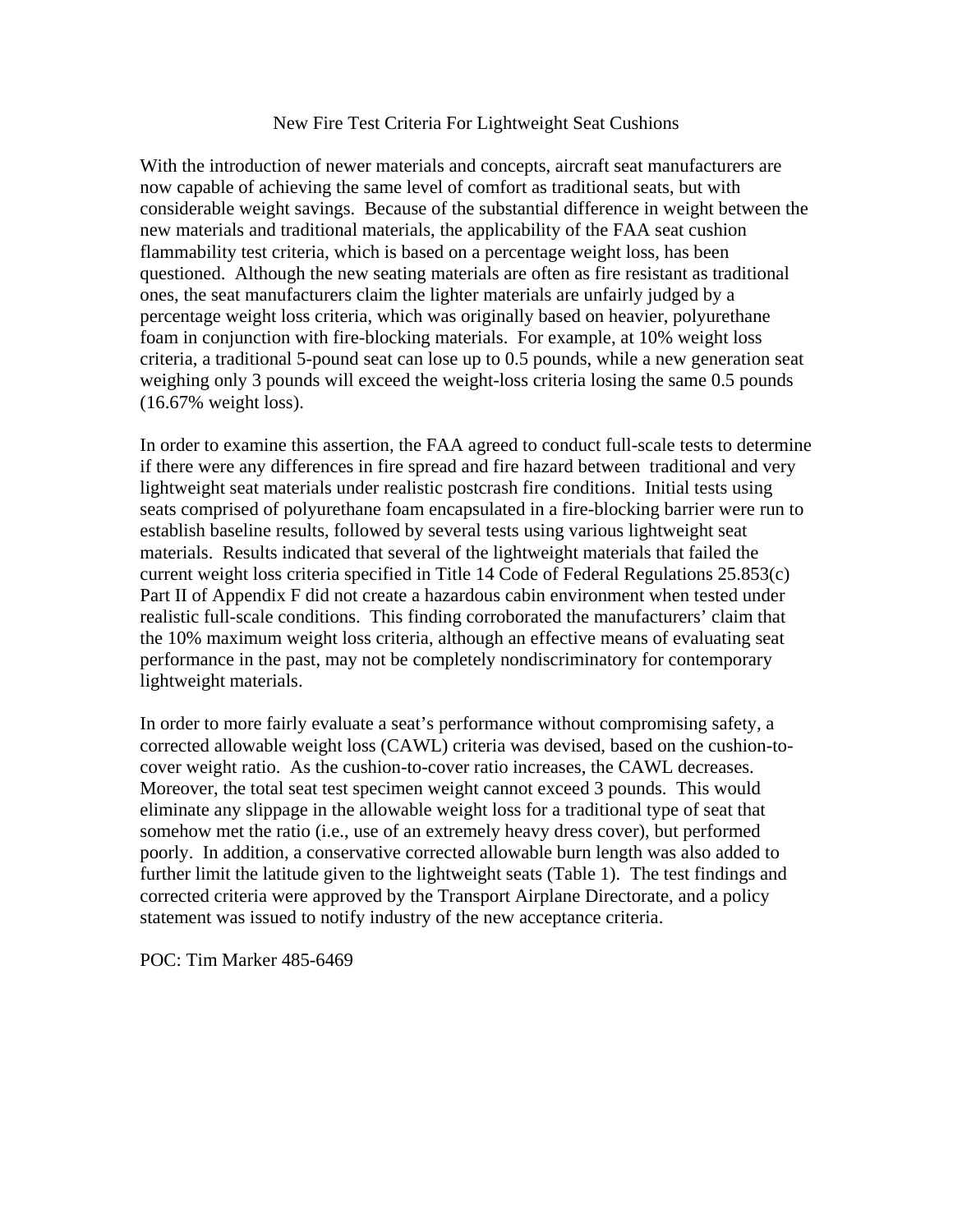# TABLE 1. PROPOSED CAWL BASED ON CUSHION/COVER RATIO

|                                   |                                                                  | <b>Corrected</b>                       | <b>Corrected</b>                         |
|-----------------------------------|------------------------------------------------------------------|----------------------------------------|------------------------------------------|
| <b>Total Seat</b><br>Weight (lbs) | <b>Average Ratio of Cushion</b><br><b>Weight to Cover Weight</b> | <b>Allowable Weight</b><br>Loss $(\%)$ | <b>Allowable Burn</b><br>Length (Inches) |
|                                   | 1.8 to 2.0                                                       | 12                                     | 16                                       |
|                                   |                                                                  |                                        |                                          |
|                                   | 1.5 to 1.79                                                      | 14                                     | 15                                       |
| Less than 3                       | 1.1 to 1.49                                                      | 16                                     | 14                                       |
|                                   | .60 to 1.09                                                      | 18                                     | 13                                       |
|                                   | 0 to .59                                                         | 20                                     | 12                                       |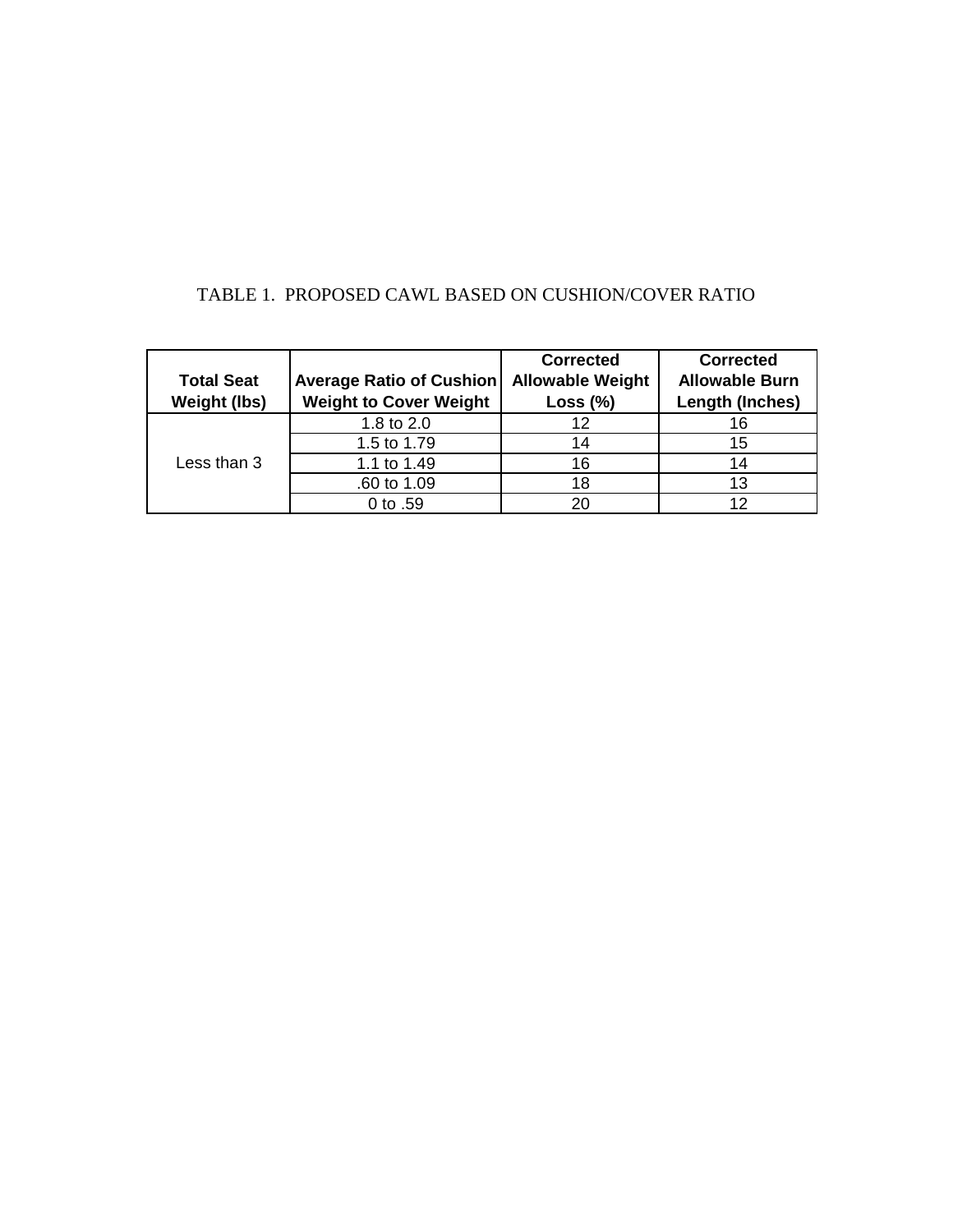## In-Flight Fire Fighting Training Video

In 2004, the FAA issued Advisory Circular 120-80 containing guidance to increase the effectiveness of fighting inflight fires. The AC was in response to an NTSB recommendation to improve training following several incidents in which cabin crews and flight crews were hesitant to use hand held fire extinguishers on inflight fires. Although AC 120-80 contains a great deal of useful information, it was felt that a visual depiction of the topics covered in the AC would be a useful addition.



A training video was produced in 2007 that re-created inflight fire scenarios and demonstrated the appropriate response to those scenarios. The video illustrated the need to take immediate and aggressive action in response to inflight fires. Among the many topics shown in the video were: the rapid decrease in

visibility due to smoke, the proper use of protective breathing equipment and hand held extinguishers, the need to remove panels and open cabinets to find the source of the fire, the effectiveness of Halon 1211 extinguishers on large flammable fluid fires, and the difficulty of fighting inflight fires in the presence of panicking passengers. It also depicted the proper response of the flight crew to inflight fires both inside and outside of the flight deck.

The training video will be released to the aviation community worldwide. It will provide a uniform and comprehensive guide that can be incorporated into existing training programs. The video was professionally produced and will provide very realistic scenes of actual and simulated fires in the aircraft cabin, galleys, lavatories, and hidden areas to better prepare cabin and flight crews to respond to actual inflight fires.

POC: Dave Blake, 609 485 4525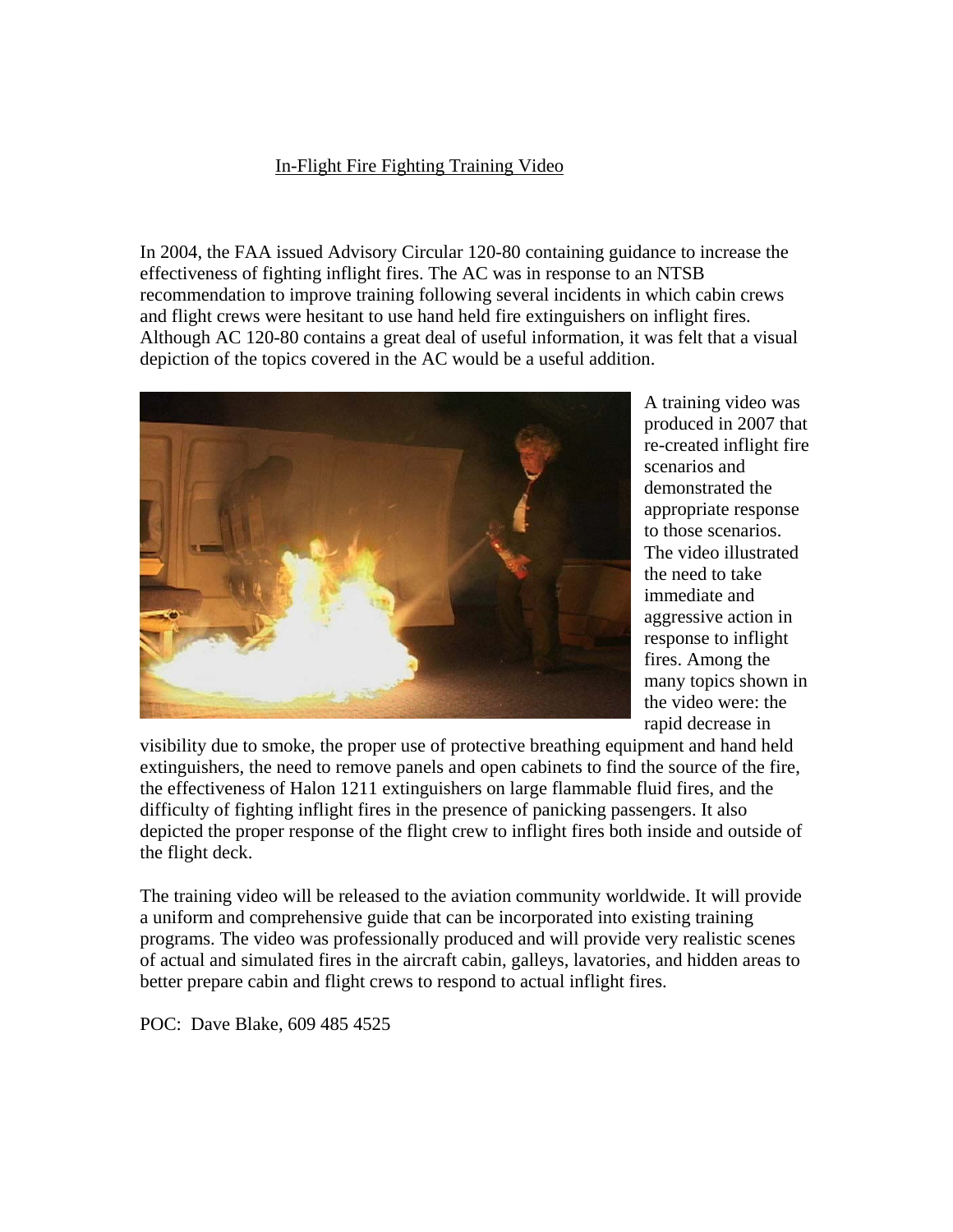## DEVELOPMENT OF A NEXT GENERATION BURNER FOR USE IN TESTING OF THERMAL ACOUSTIC INSULATION BURNTHROUGH RESISTANCE

Recently, the FAA finalized regulations related to improved postcrash fire survivability, requiring that the thermal acoustic insulation installed in transport aircraft fuselages be resistant to fire penetration (burnthrough resistant). Implementation of the rule was delayed because of problems with the specified burnthrough fire test standard. Of primary concern was the availability of the fire test test equipment. The specified test burner, a Park model DPL oil burner, is no longer produced by the manufacturer. Also, it was discovered that, for the same model number, two different castings of the burner were produced, resulting in different flame test conditions. It was also found that variations in air pressure, density, humidity, and electrical voltage differences had an impact on the performance of the burner in different labs. These problems indicated to the FAA that there was a need to develop a burner that is equivalent to the Park model DPL and is unaffected by the aforementioned issues.



A next-generation (NexGen) burner was developed based on the same operating principle as the Park oil burner, utilizing the same or very similar internal components to ensure consistent flame characteristics. The functions of the electric motor were replaced with metered and conditioned compressed air and the fuel pump with a pressurized fuel delivery system. Compressed air metered with a sonic orifice and conditioned to remove heat and moisture proves to be more consistent in quality over extended periods of time, thus increasing the repeatability of the burner. Fuel is provided by applying a head pressure of nitrogen gas on liquid fuel contained in a sealed pressure vessel, eliminating any fluctuations caused by the electric motor and fuel pump. The exit air velocity and the fuel flow rate were matched to that of the Park DPL specifications, and the burner produces a flame of similar temperature and heat flux. Comparitive testing indicated that the NextGen burner provides similar burnthrough results to that of the Park when comparing like materials. Multiple NexGen burners were produced and all were proven to provide the same results. NexGen burners were shipped out to participating laboratories, including Boeing and Airbus, where they were also tested with identical materials and were proven to be reproducible at different locations.